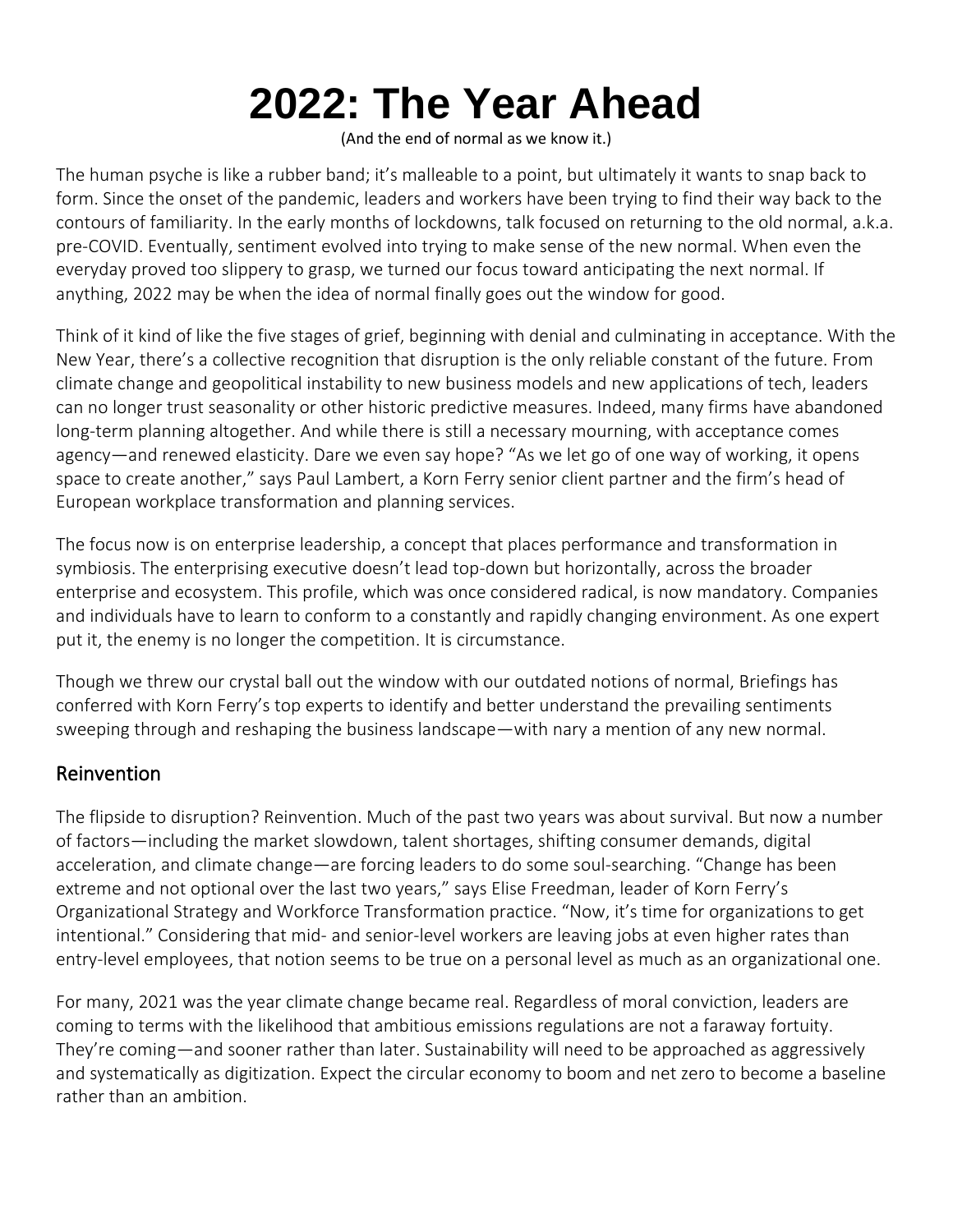Generally, in the past, it has taken a decade or longer for game-changing technologies to evolve from novelties to productivity drivers. The COVID crisis sped up that transition, and now is when firms will really begin to lean into artificial intelligence, digitization, and mass personalization. It is the dawn of the bionic operating era. "If you're not on the forefront, you're liable to get disrupted," says Dustin Ogden, a senior client partner in Korn Ferry's global Industrial practice. Big firms have launched massive programs to help develop digital skills and technologies for the bionic workforce of the future. Expect smaller players to do the same.

The Leader's Takeaway: Now is the time to rethink everything.

# **Scarcity**

There is true scarcity and there is perceived scarcity. And while it's true that according to recent reports, there were nearly 11 million unfilled jobs in the United States and ongoing supply-chain bottlenecks, many of the shortages that firms are facing are a reflection of outdated management practices and misaligned value propositions. "We can't be just-in-time anymore," says Cheryl D 'Cruz-Young, a Korn Ferry senior client partner who works with chief sustainability officers and chief procurement officers worldwide. That goes for materials as well as skills.

Nearly 70 percent of employers say they're having difficulty filling roles, according to recent surveys. But experts say it isn't necessarily due to a lack of people willing to work. It's partly a skills mismatch, with the discrepancy even more acute when it comes to highly specialized roles such as data analysts, software engineers, and healthcare professionals. Yet as it now stands, only 40 percent of the firms offer development programs. Leaders will need to upskill the existing workforce and find creative solutions to fill gaps, whether through digitization or tapping into new labor pools, such as older employees. At the same time, employers will likely have to bump up pay, offer flexible scheduling, and figure out how to tap into intrinsic motivators.

The demand for materials and ways to move them is just as unprecedented—and stubborn. Delays and rising costs are likely to continue mounting until companies can implement systemic changes to the supply chain, whether that's sourcing different components, building buffer stockpiles, or rethinking transportation systems. Even then, a COVID outbreak or wildfire may cause a new bottleneck. And that's where reinvention and flexibility come in.

The Leader's Takeaway: Be proactive. Instead of responding to shortages, seek out opportunities to innovate.

# Accountability

It's been the question on managers' and leaders' minds since the pandemic forced millions of workers into their homes: Are people really working? It's why, according to one recent survey, 78 percent of firms are using software to measure employee productivity in the office and anywhere else.

But accountability in the postpandemic era means a lot more than monitoring the keystrokes of remote workers. Indeed, leaders may well be spending the new year building up a culture of effective remote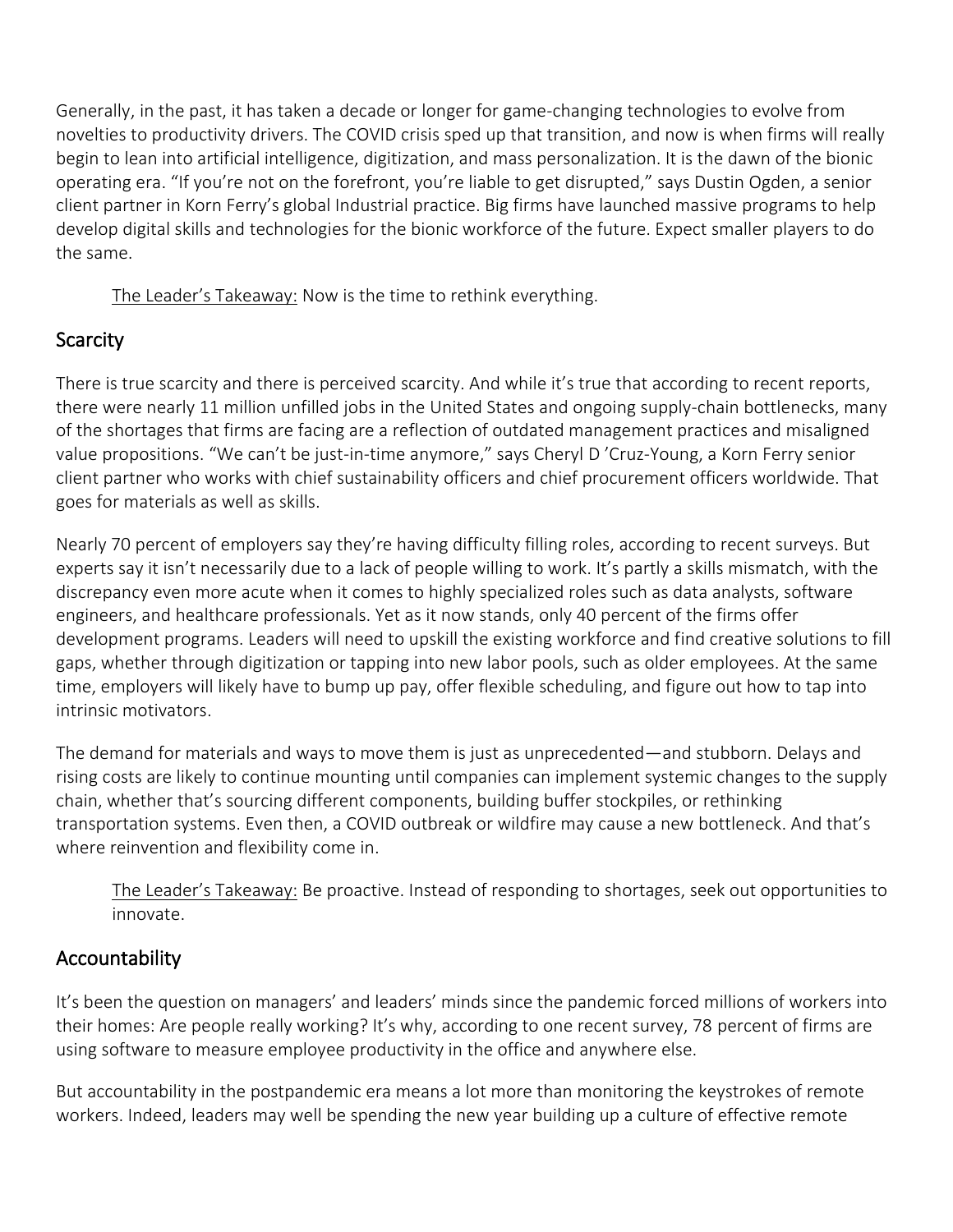work. That involves everything from establishing clear expectations and deadlines, frequent check-ins, and feedback, to actively recruiting candidates who are particularly self-disciplined and collaborative.

Increased accountability is hitting the C-suite, too. The custom of prioritizing investors and short-term profitability above all else may be over. Stakeholders are increasingly pressuring corporate leaders to hire and develop workers from underrepresented groups, pay all workers equitably, take social stands, and combat climate change. These outside groups are creating new entities and standards to hold corporate leaders' feet to the fire. Companies not making progress on those goals may find themselves losing out on employees, sales, and, yes, profits.

The Leader's Takeaway: Top corporate chiefs should focus on creating a culture of accountability for workers, but also for themselves.

### Sustainability

The US alone spent \$525 billion on climate-based disasters over the last five years. Companies around the world can no longer afford to ignore the impacts of increasing numbers of fires, hurricanes, and floods coming from climate change. Sustainability isn't just a matter of putting beehives on rooftops, either. It's retrofitting warehouses and workplaces to handle rising temperatures and building new facilities away from flood-prone areas.

But that's just the "doing less bad" part of sustainability. Sustainability, experts say, can also be about "doing more good," creating more business. Last year saw a flurry of firms reimagining how their businesses operate—and even what products they sell—to incorporate sustainability. Shell, for instance, outlined to investors its goals of building an electric-vehicle charging business as a part of monetizing its "energy-transition" strategy.

Indeed, sustainability, if done authentically, may be key to future growth. A recent study revealed that 66 percent of global consumers were willing to pay more for environmentally sustainable products—and among millennials, that number jumped to 72 percent.

The Leader's Takeaway: Climate change is here. The only way leaders can assure that their organizations survive—and thrive—is to ramp up their own efforts around sustainability.

#### Vitality

Corporations are beginning to take a more holistic approach to wellness. Rather than see health as solely the purview of human resources and EAPs, there is a growing awareness that equity, sustainability, and purpose are as integral to well-being as nutrition and fitness are. In this way, executives are adopting a more Eastern view, seeing the individual employee as part of a larger interdependent ecosystem, which can be either corrosive or regenerative. "There is a focus on stronger and better integration of work and personal," Freedman says.

After nearly two years of the pandemic, many employees up and down the corporate ladder are emotionally exhausted. Leaders risk a crisis if they don't address it head-on either by being empathetic or